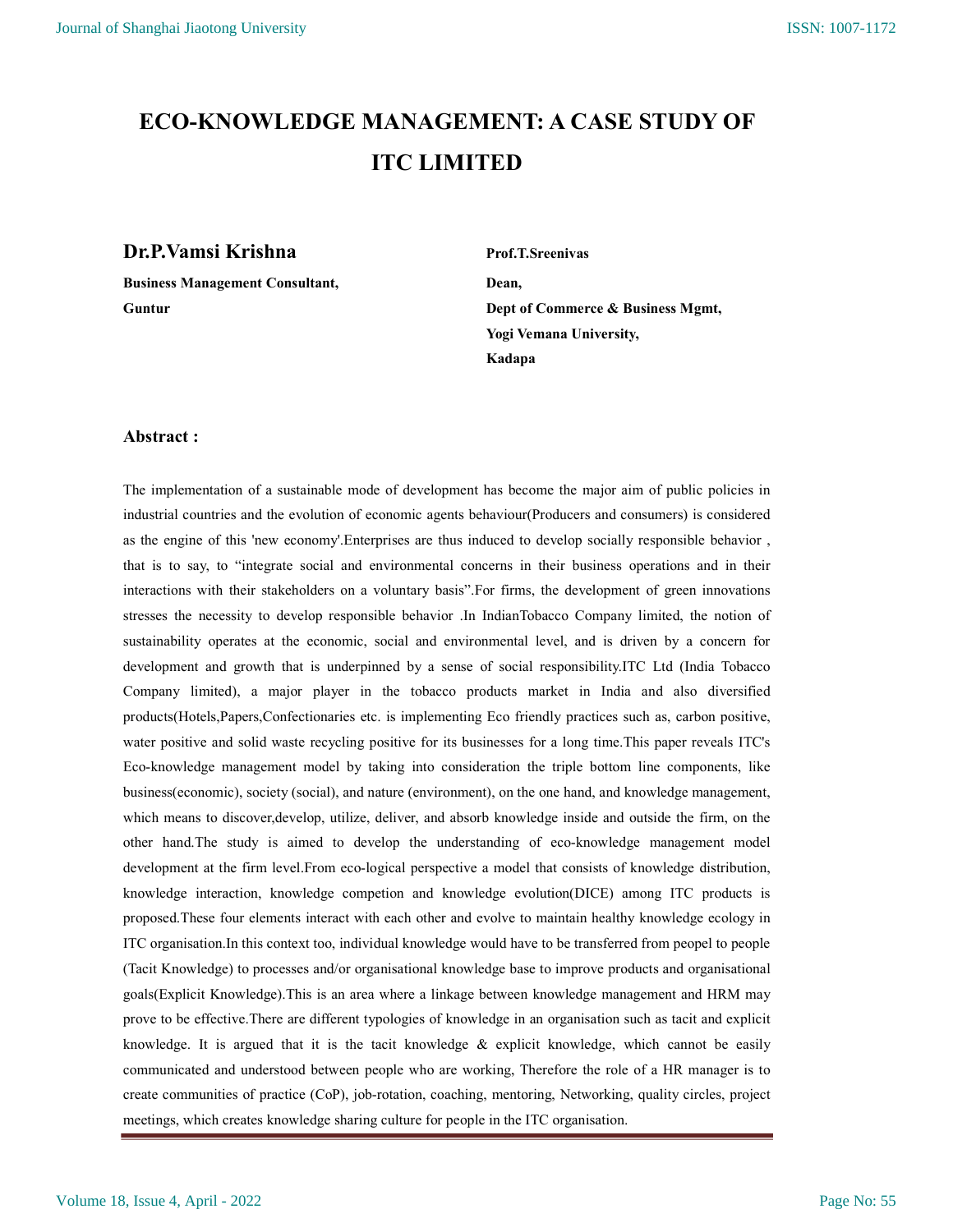Key words :Eco-innovation, Firm, Capabilities, Knowledge Capital , Collaboration

#### Introduction :

Awareness of the significance of sustainability is growing rapidly, with particular emphasis on sustainable development as an area of concern. Issues related to sustainability crosscut many boundaries, as they are both trans-disciplinary and transorganisational in nature. The notion of sustainability operates at the economic, social and environmental level, and is driven by a concern for development and growth that is underpinned by a sense of social responsibility. For instance, various national and international imperatives highlight the growing concern for protecting the overall environment for future generations through the development of and adherence to sustainable development concepts . In dealing effectively with sustainability issues, a wide range of factors need to be taken into consideration – for instance, across organisations, industry sectors, national boundaries, national and international institutions and regulatory agencies.In terms of fostering sustainable development in the socalled knowledge economy,there is a need to consider how best to make knowledgeable interpretations and recommendations to support sustainability across a wide range of stakeholders. A commitment to sustainable development requires enlightenment within organisations as well as at the government level, appropriate infrastructure as well as management of uncertainty and risk. Above all, a commitment to sustainable development requires sound knowledge on which to base decisions, as well as effective knowledge management approaches to support crucial processes of knowledge creation, sharing and dissemination to support sustainability issues. This includes an understanding of the role of knowledge and information, and their implicit imperfections . Knowledge for sustainability highlights the need for new knowledge,for new ways of managing knowledge, and for new work practices to support this process.At present it is not well understood how sustainability knowledge can be effectively brought together, managed and shared for effective decision making in a sustainability context. However a company likes ITC provides knowledge for sustainable development.

# Literature Review : Interlinking Ecological Concepts and Knowledge Management Frameworks Knowledge Management Frameworks

Research in KM can be traced to early work in the sociology of knowledge around 1970's, and technical work in knowledge-based expert systems in the 1980's. In a review on KM and knowledge management systems (KMS), Alavi and Leidner[1] examined previous research from a process views.

This research included activities such as creation, storage, retrieval, transfer, and application.

Another framework proposed by Davenport [2] stresses the exchange value of knowledge in a marketplace. KM was outlined as the problem of creating an effective and efficient knowledge marketplace in the organization. In their paper, they also illustrated key domains for pragmatic research on KM. It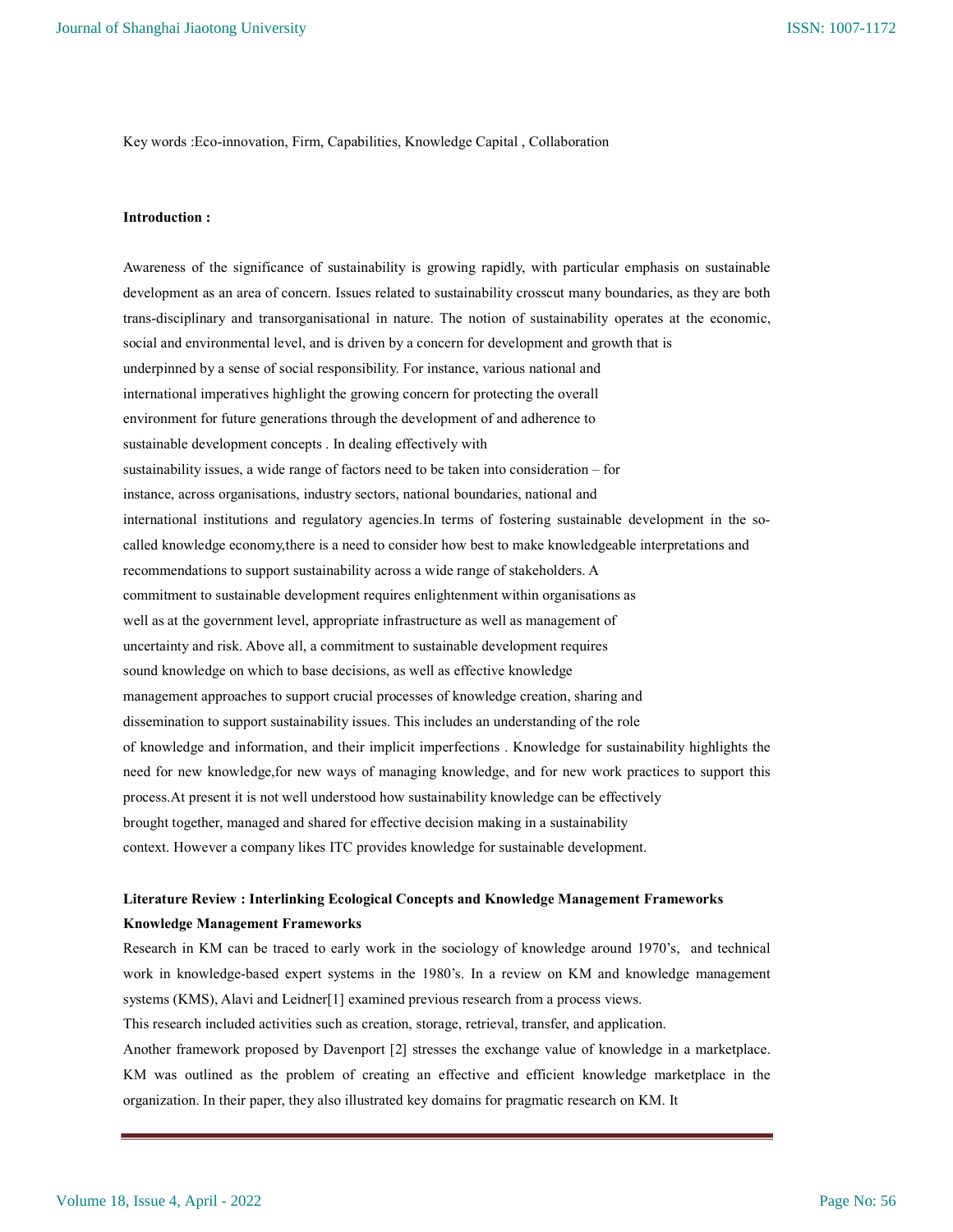constructed relevant questions, such as strategy, structure, culture, and technology, which could facilitate knowledge process. Leidner [3] used the framework developed between 1990 and 2001 to classify KM research,, into four scientific principles: the normative, the interpretative, the critical, and the dialogic. In the normative ideology, researchers were concerned with codification, the normalization of experience, and the search for authoritative relationships. The study reported that about 70% of the literature contained this paradigm. In a recent work, Argote et al. [4] presented a KM framework, called "knowledge outcomes" that enhanced the traditional KM process by incorporating properties of knowledge context. In their study, KM outcomes include knowledge creation, knowledge retention, and knowledge transfer. KM context affects KM outcomes and can be organized according to whether they are properties of a unit, such as an individual group or organization.

This is based upon properties of relationships between units or properties of the knowledge itself.

These diverse perspectives portray a rich picture of KM research. However, there are still important issues in KM that have not been investigated. From a top manager's point of view, a key concern would be whether KM should focus on a few key categories of knowledge or a broad scope of all kinds of

knowledge under resource constraints? What kinds of knowledge configuration should be kept in the organization? What should the organization do to manage knowledge evolution to meet the dynamic change of the business environment? In this paper, we reiterate these questions from the ecological perspective.

#### Ecological Perspectives :

Ecology is a science being used to analyze the relationship among members or species of a community and their interaction with the environment. Traditionally, ecology is defined as "the scientific study on the interactions that determine the distribution and abundance of organisms" Kerbs [5]. Ecological study has been conducted at the species, the population, the community, and the ecosystem level. Species are the basic elements in ecology. A group of organisms of the same species occupying a particular space at a particular time form a population. Several populations gather together to become a community. The ecosystem includes the numbers of organisms, the mineral elements and the energy in which the complex and intrinsic interactions occur.The purpose of ecology is to investigate the complex relationships between individuals and populations and between organisms and their environments. This area of interest has received tremendous attention in different fields of research that are derived from antiquity and are based on the sophisticated foundation of science which was given by McGlade[6]. In social science, ecological theories have received vast attention in the fields of evolutionary economics and organizational ecology Hannan and J.Freeman [ 7]. In organizational ecology, in the populations and communities of organizations, the ecology of organizations builds on the generalized ecological and evolutionary models of change. This ecological evolutionary approach is directly associated with organizational diversity, which is specific to the interrelated synergies between sources of increasing diversity and decreasing diversity Hannan and J.Freeman[7]. Ecological theories have introduced a creative view into organizational science, which has received significant attention. Four concepts have been found to provide major functions in ecological research. They are *Distribution*, Interaction, Competition and Evolution of species and the acronym for this is designated the DICE model.

#### The Emergence of Triple Bottom Line (TBL):

The concept of the triple bottom line was firstly launched and promoted by John Elkington[8]. The author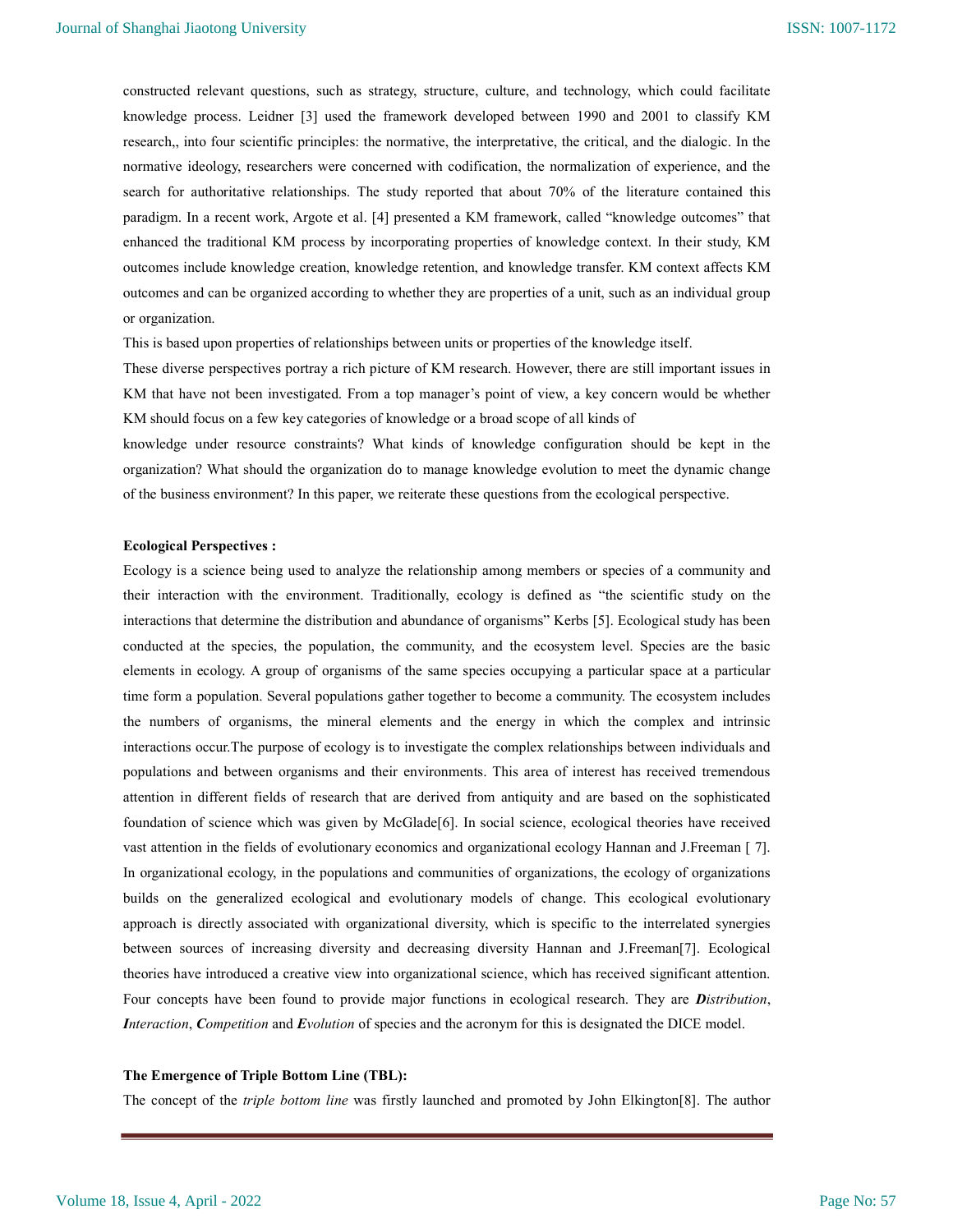argues, first of all, that firms need to adjust in order to survive into an environment which is permanently and radically changed by the globalization and the (more and more intense) civic activism. By this concept, largely accepted and used today, the author "expresses his conviction that businesses do not follow just one goal – to add (economic) value – but they have also to follow other social and ecological responsibilities; by doing this, the accounting of tomorrow's operations will contain, together with the well known calculus of strictly economical efficiency, a balance sheet of the firm's activities effects on the environment and another one regarding the consequences of this activity over the social environment".As a result, Elkington John[8] dedicated one chapter of his book to each one of the 7 dimensionshe discovered to be responsible for the conceiving and realizing of the strategies of those firms which adopted or are about to integrate the sustainable development (as an imperative requirement for surviving): markets, values, transparency, technological cycles, partnerships formulas, time and firm management. From all these determinants of change, Elkington constantly emphasizes the three complementary dimensions of sustainability: ecological, economic and social.This type of approach has been captured by the global firms which are committed to thesustainable development and which adopt reporting principles based on the concept of (TBL). So, the firms' reports now contain information about the performances of the firms in all three areas of interest – economic, social and ecological – and all of them became integrant parts of the principles, strategies and operations that firms implement and act on. These arguments have been developed by looking at three different cases: the firm as altruist, as coerced egoist, and as strategist. The idea behind the TBL paradigm is that a firm's ultimate success or health can and should be measured not just by traditional financial bottom line, but also by its social/ethical and environmental performance. Triple bottom line reporting, although a step towards increasing the awareness of multiple, competing, simultaneous objectives for organizations, is an inadequate, and perhaps detrimental, representation of organizational sustainability

#### Models of Knowledge Management:

At a micro level are several important synergies that firms have to satisfy to become truly sustainable and to promote a sustainable behavioral model of management: Eco-Knowledge, Socio-Knowledge, and Ecological-Knowledge.From the Dyllick and Hockerts[9] point of view, these three dimensions are related to: economically sustainable firms, socially sustainable firms, and ecologically sustainable firms. (1) Economically sustainable firms guarantee at any time cash flow sufficient to ensure liquidity while producing a persistent above average return to their shareholders. (2) Socially sustainable firms add value to the communities within which they operate by increasing the human capital of individual partners as well as furthering the societal capital of these communities. They manage social capital in such a way that stakeholders can understand its motivations and can broadly agree with the firm's value system. (3) Ecologically sustainable firms use only natural resources that are consumed at a rate below the natural reproduction, or at a rate below the development of substitutes. They do not cause emissions that accumulate in the environment at a rate beyond the capacity of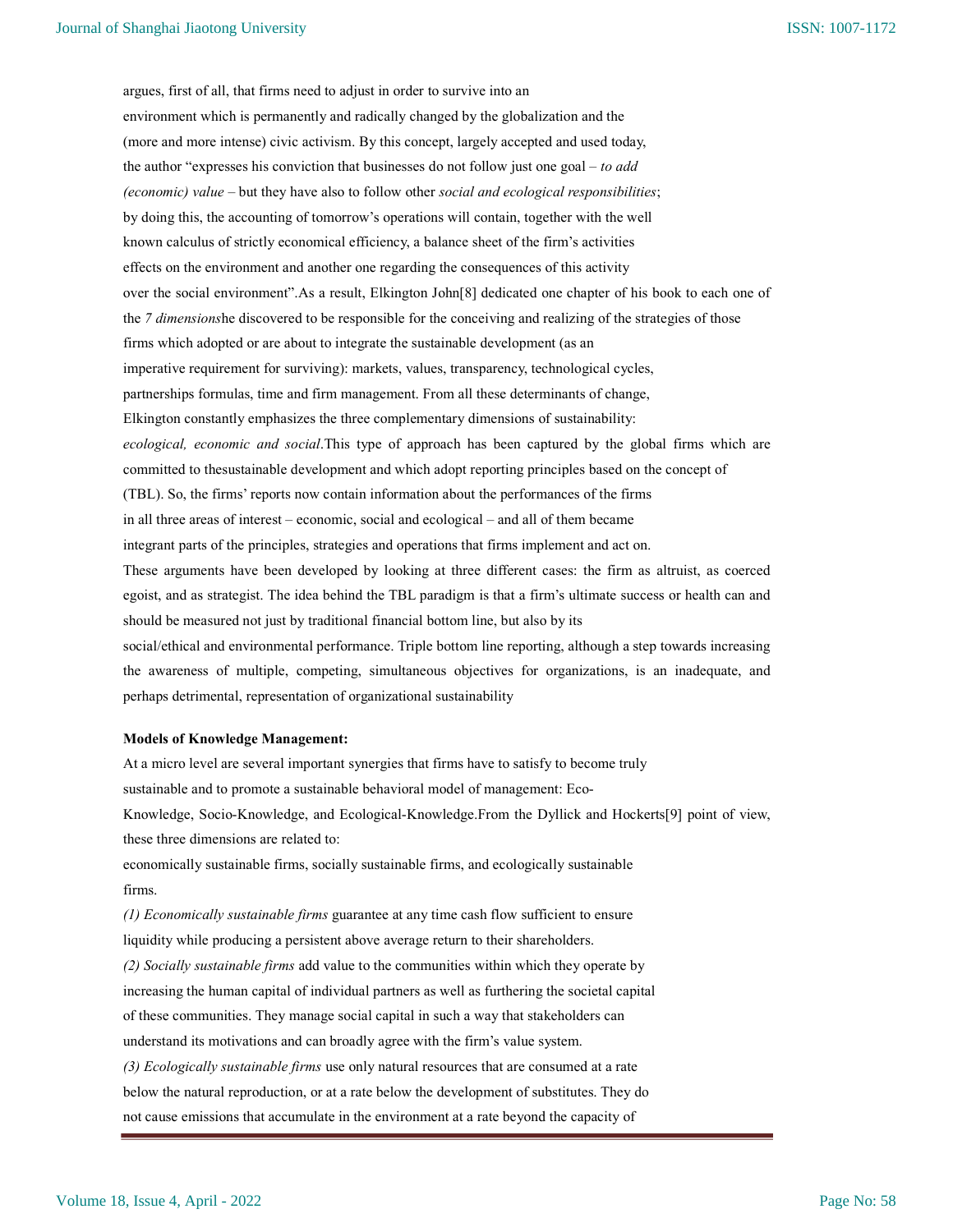the natural system to absorb and assimilate these emissions. Finally they do not engage in activity that degrades eco-system services.

The model of management is based on the synergy between triple bottom line components and knowledge management characteristics. The proposed model tries to reveal the importance of the link between the two dimensions: TBL and KM. In order to become sustainable, a firm must implement an efficient behavioral model of management. We also consider that knowledge management is an imperative for the firms who are concerned on TBL. In this case, the elements that make the link between TBL components are:

(1) Eco-Knowledge: a firm must posed explicit and implicit knowledge in business (economic) and nature (environment) fields;

(2) Socio-Knowledge: a firm must posed explicit and implicit knowledge in business (economic) and society (social) fields;

(3) Ecological-Knowledge: a firm must posed organizational knowledge in nature

(environment) and society (social) fields

These interrelations are able to create synergistic effects for a firm and give them a specific sustainability

## About ITC :

ITC is one of the India's foremost private sector companies with a market capitalization of over US \$ 33 billion and a turnover of US \$ 7 billion<sup>:</sup> ITC has a diversified presence in Cigarettes, Hotels, Paperboards & Specialty Papers, Packaging, Agri-Business, Packaged Foods & Confectionery, Information Technology, Branded Apparel, Personal Care, Stationery, Safety Matches and other FMCG products. ITC's philosophy is not only driving each of its businesses towards international competitiveness but also consciously contributing to enhancing the competitiveness of the larger value chain of which it is a part. With new customer demands and higher awareness together with tougher global competitive pressure, ITC believes that Eco friendly Manufacturing should be viewed as an opportunity to expand the local and global market share in this dynamic environment.It is a sustainable approach to the design and engineering activities involved in product development and /or system operation to minimize environmental impact. The study revealed that in a context of sustainability of a firm, considering eco-management model interlinking with knowledge management discipline as a new path which generates the growth in future.ITC's triple bottom line is people(society),planet(Environment) and profit(Business).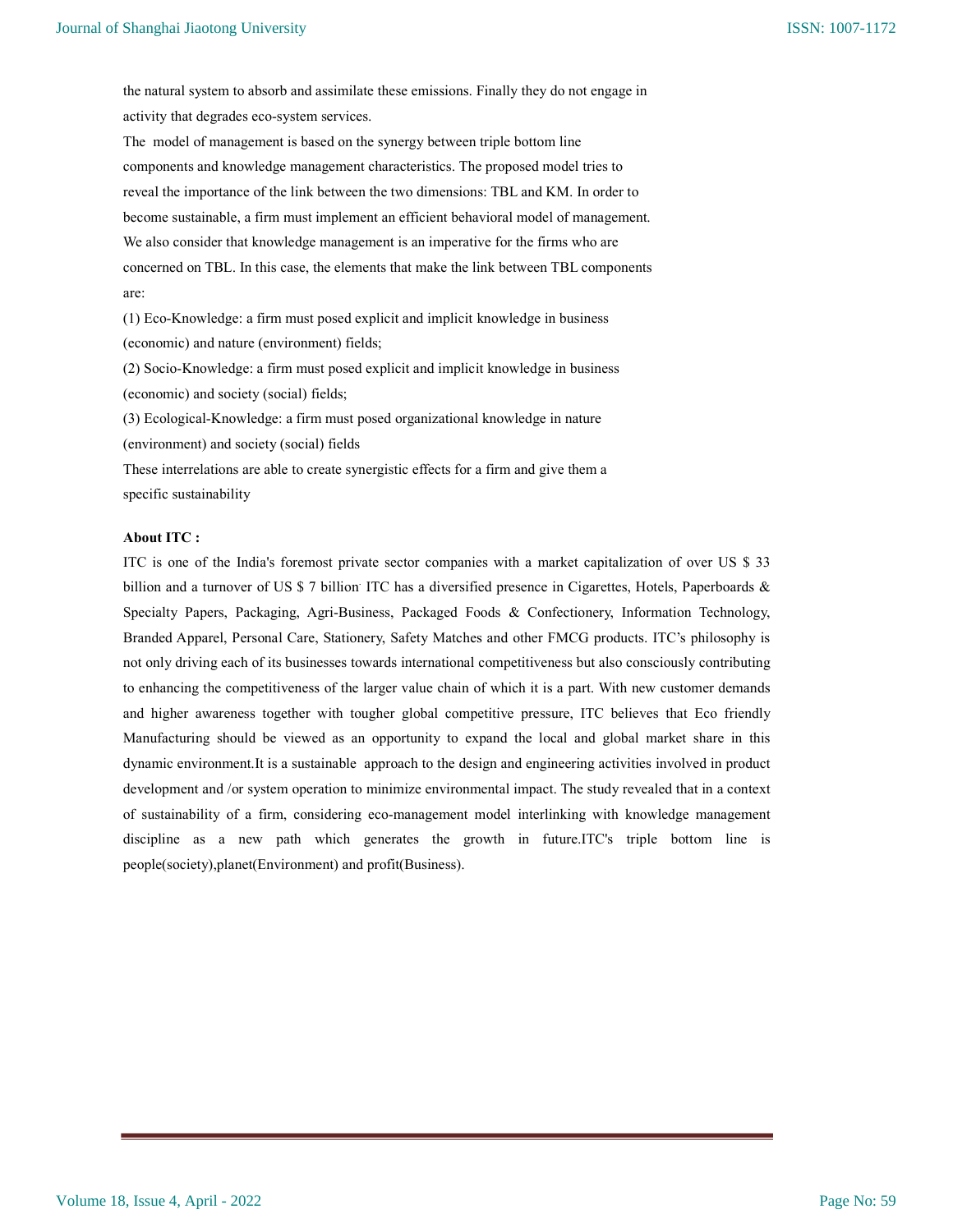

FIGURE 1 - Conceptual Illustration of the Knowledge Ecology in an Organization From the above fig.1, ITC operates on Eco-Knowledge Management Model for its products which is also called as DICE Model: ,Knowledge Distribution,Knowledge Interaction and Knowledge Competition and Knowledge Evolution.

 $(1)$ Knowledge Distribution :ITC believes the managing the distribution of knowledge in the organization is importantand it will affect will affect the performance of the organization.With the objective of achieving "Zero Waste", each department becomes more professional and the knowledge intensity is reflected in the groups abilities to solve problems and to identify the waste reduction opportunities during its process. ITC uses knowledge map which is a tool for capturing and representing organisational knowledge from abstract to reality. In addition to knowledge sources , ITC considers two apsects are important for its organisation's knowledge map:Knowledge Intensity and Knowledge Diversity. They allow the effect of knowledge distribution on organizational performance to be monitored.

- $\triangleright$  Knowledge Intensity : It is the relative strength of a particular knowledge population in the ITC as compared to others.It highlights that each departmental employee is reponsible for 24-hour monitoring of all aspects of energy usage and its audits.The whole knowledge community will get better competitve advantage.ITC distributes "Resource Report Cards" to various departmental managers to provide feedback on energy usage and water use.Different regional heads will provides different repors . The data thus collected are then analysed to identify conservation opportunities.
- Knowledge Diversity: Diversity in knowledge reflects the equitable measure of the species in the knowledge community.ITC studies the relationships between different types of knowledge and knowledge transfer in virtual teams. It believes the distribution of knowledge across individuals , teams and the organisation may be changed by the combination of Information technology and the virtual team's work.Through cross-functional liaision (Homogenous and Heterogenous groups)among empleoyess for better organisational learning for eco-friendly operations.ITC belives that groups whose members have more diverse knowledge configuration outperform those whose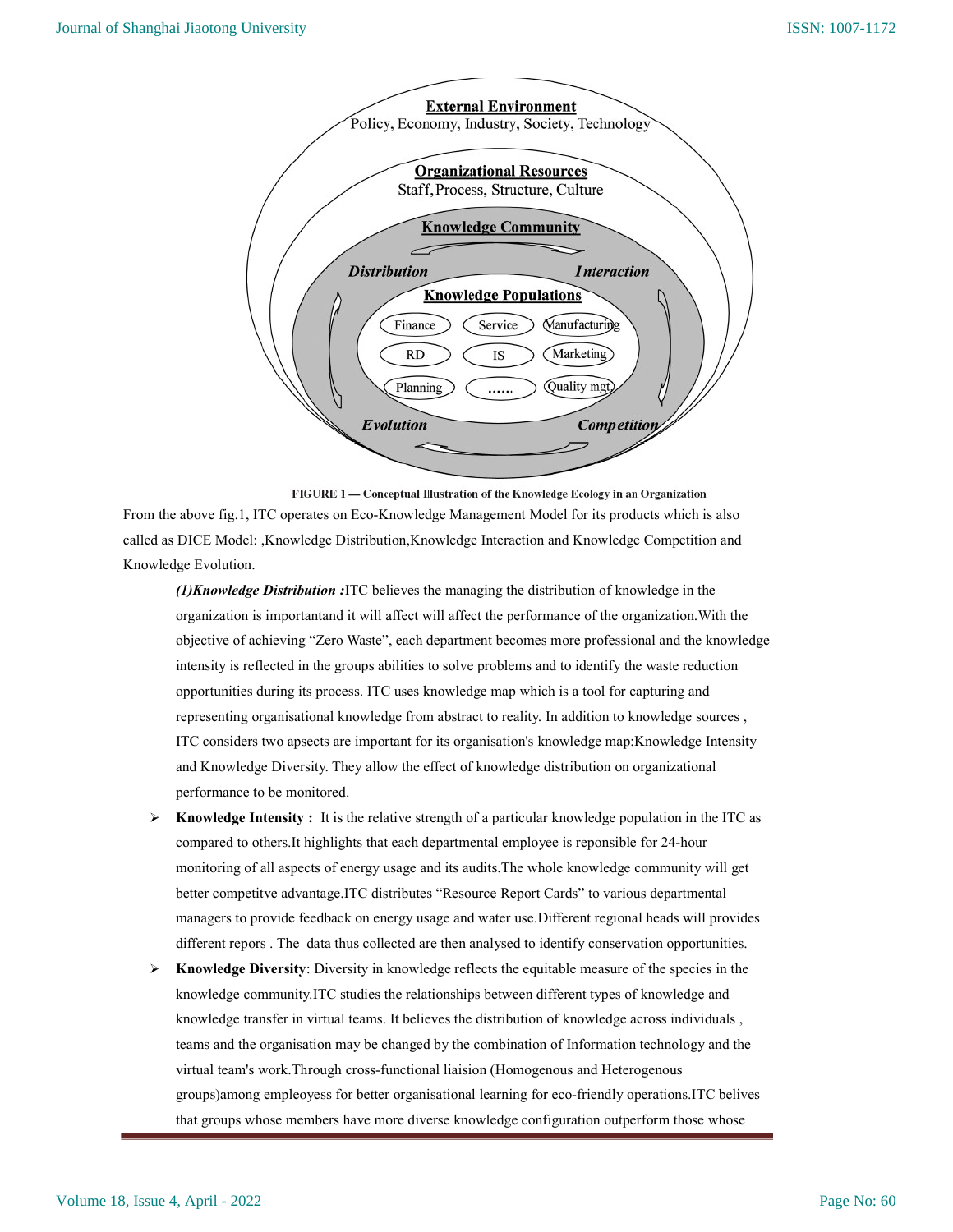members are more homogenous.Through crossfunctional liasion ITC company provides employees to understand various aspects of environmental issues, identifying ways to reduce waste and mitigate the risk of causing environmental damage.ITC provides support for cross-departmental operational network(Spanning Human Resources, Finance and Logistics) for better environmental achievement.

(2) Knowledge Interaction :Knowledge interaction represent the dynamic behaviors of knowledge populations in an organisation.Most knowledge creation activities in organisations such as socialisation, externalisation, combination and internalisation.In ITC the form of knowledge interactions can be personal communications or personnel flow within the community or outside the community and are called internal interaction and External interaction.

- Internal Interaction :Internal interaction means people share information and knowledge within a community.Internal interaction between employees allows information and knowledge to be shared among different populations in the same organisation.Every employee in ITC should understand their role and participate in the manufacturing process. ITC believes that Internal training and education for employees can nurture a green culture and creating an awareness of green practices for implemenation.ITC emphasises that through training and development, employees acquire new knowledge through interaction with one another.This tacit knowledge will not be displayed in the document.However, it is valuable to the growth of employees.ITC, educates its employees on the green concept.The company offers environmental training , the opportunity to participate in the environmental committee.
- External Interaction :External interaction means knowledge population communicates with other knowledge populations outside the organisation, this is a common practice and allows knowledge to be introduced into an organisation from outside resources.ITC believes that knowledge management should transcend organisational boundaries , and increase knowledge transferrring will improve partnership with others.For designing Carbon labeling products(emmission of carbondioxide quantity in grams into the atmosphere) during the manufacture, the company consults Suppliers, NGOs and the government which are essential for green manufacturing.ITC highlights that NGOs plays a vital role in promoting green practices in the manufacturing industry by recognising sustainable products with their certifications.

(3)Knowledge Competition : When an organisation is under resource constraints , different knowledge populations will need to compete in order to grow.The competitive behavior among knowledge populations will influence the organisations ability to manage its knowledge effectively.In ITC, competition makes strong populations grow up and weak populations turn down at the moment.Knowledge competiton in ITC, can be collaborative or conflictive.

 Collaborative Competition :In ITC, collaborative competition targets a win-win situation under resource constraints that will benefit the entire organisation.Ex: In ITC, once the organisation recieve customer complaints about product defects, all related departments got involved and collaborated to fix the problem.Solutions from different groups were analysed and compared to find the best solution, before it identifies which unit was responsible for the problem.The organisation says that people are very co-operative to improve the process, technology and new product development as well as opportunities for its business.ITC's Wealth out of Waste(WoW) is a recycling initiative that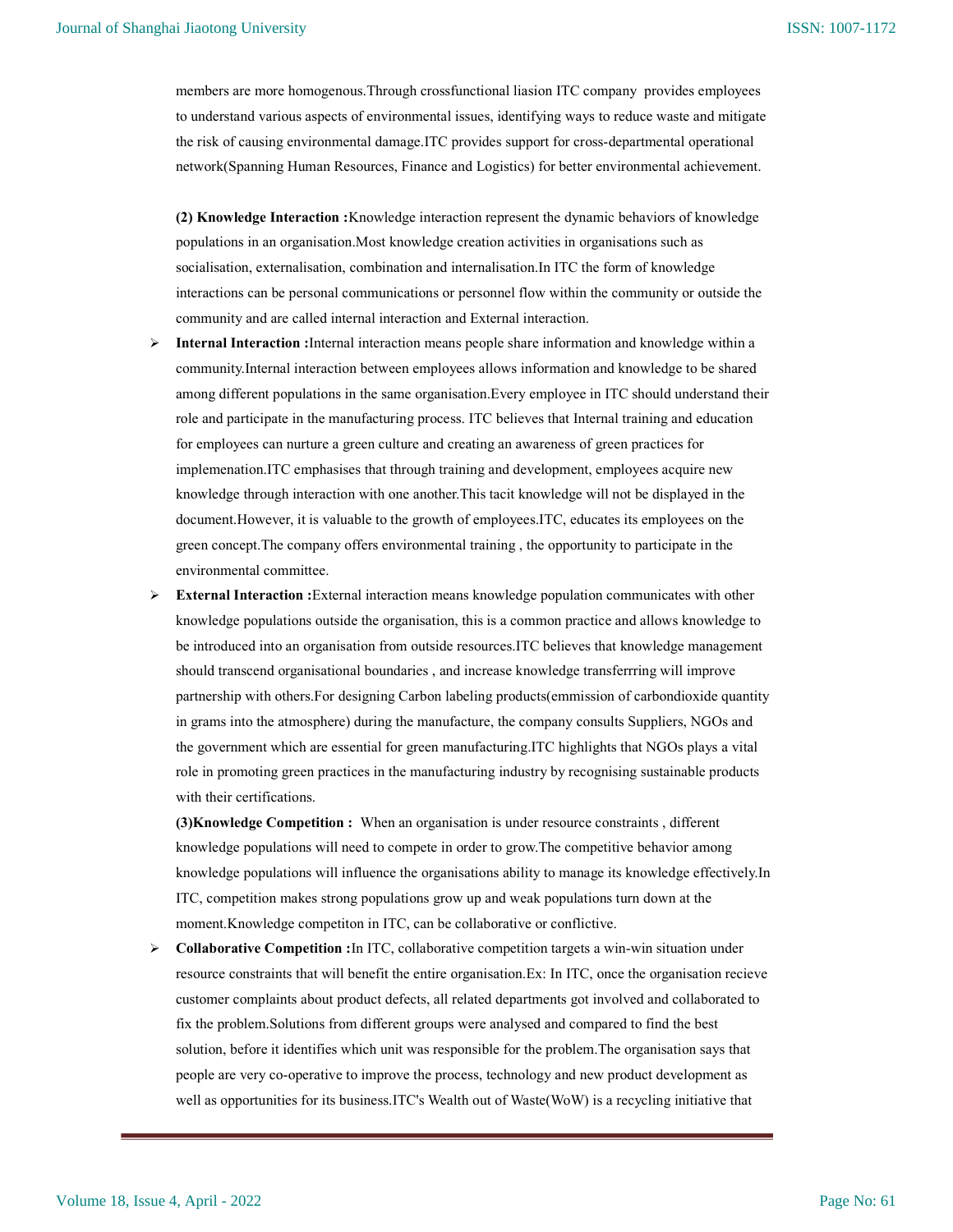works towards spreading awareness about recycling and encouraging people to segregate and dispose waste responsibly.The company says, everyone is responsible for the world's recycling industry promoting recycling across the globe.

 Conflictive Competition :Conflictive comeptition refers to confrontation behavior.Although this exists, it will not occur in a well managed organisation.ITC foresaw the existence of competition among different knowledge groups at the beginning.ITC provides a new management information system that enables employees all over the world to manage standard and customised environmental performance across the whole enterprise.Such a tool offers user-friendly way to input, access consolidate and anaysed data, enables its staff(each individual) to compare current performance with what in previous years.This new management system measures and controls the firm's environmental performance and allows it to establish clear and objective goals to reduce its carbon foot print.In ITC the importance of measurement and control to ensure the success of eco-friendly products.So, ITC concerns about individual employees for unwillingness to share knowledge among group members due to internal performance competition.The company re-engineered the management information system , while including the knowledge sharing as an important indicator in the performance appraisal for reducing competition between individuals to a certain extent.Competition might still occur behind the scene, but most employees are required to share knowledge under the current system.

Therefore, we find that collaborative competition relies on a cooperative culture, while conflictive competition must be controlled by the performance appraisal scheme.Finally,Knowledge competition can be managed by fostering a sharing culture and enforcing a sharing-related performance evaluation scheme.

(4).Knowledge Evolution :It is the dynamic capability, to which every organisation should strive to integrate, build and reconfigure their competences under a rapidly changing environment.The knowledge sources that are the driving forces of knowledge evolution : internal and external.In ITC, the competion pressure coming from internal employees or external rivals drives these two types of knowledge sources.In knowledge evolution, two major forces will cause variation of the population and affect the evolutionary pattern : knowledge mutuation and knowledge crossover.

 $\triangleright$  Knowledge Mutuation : In knowledge ecology, knowledge mutation is defined as changes or enhancement of knowledge.This is motivated by internal forces and self-examination.Knowledge mutuation refers to New knowledge derived from internal mutuation wille be innovative and significantly different from old knowledge.ITC employees believes that the better an organisation improves its internal environmental management mechanism, the better its financial performance will be.For this they believe that , reducing waste is fundamental to pollution prevention, which focuses on minimising waste in internal operations (Ex: The use of pollution control equipment).In general, opportunities for waste reduction can be identified through a life cost analysis to determine ways for eliminating waste at all stages of manufacturing process, from raw material acquisition to waste reclaimation from customers. The concept of waste reduction highlights product design and process development for eliminating waste and reducing life cycle environmental costs, such as green house emissions.This environmental awarenesss helps the continous update of the operating knowledge and results in performance enhancement.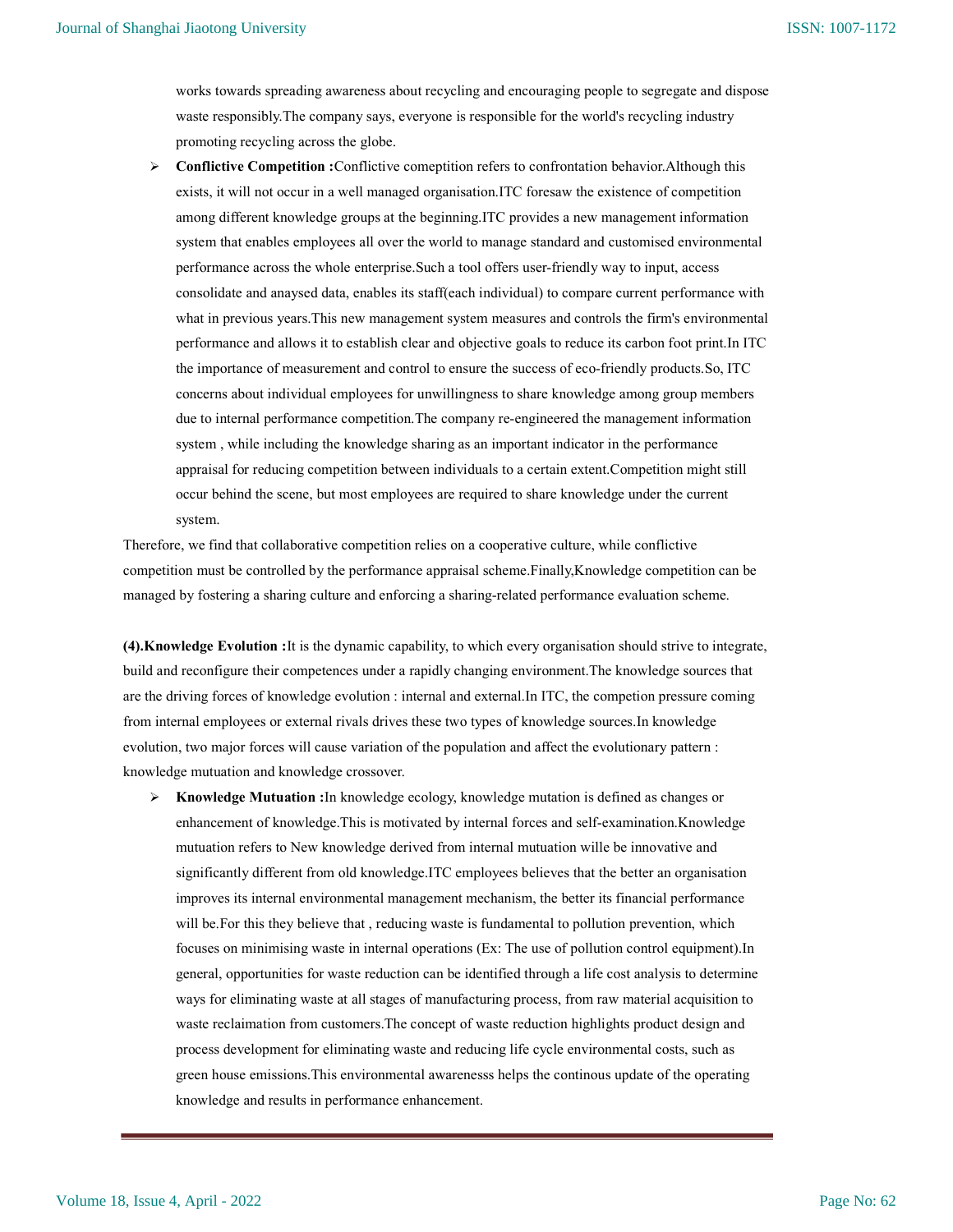$\triangleright$  Knowledge Crossover: Knowledge crossover refers to the evolution that involves combination with knowledge acquired from external knowledge populations.In knowledge ecology, knowledge crossover is identified as changes or enhancements of knowledge initiated by forces outside a knowledge community.

In ITC, considerable new knowledge, such as new technology infrastructure and new material for manufacturing, is acquired from other firms.Sometimes the company invites the other firms to give a talk to provide consultation for the issues like Green Procurement,Green Product design,Green packaging,Green Promotion and Green after-sales service, involving co-operation from both sides including licensing and new hiring.

Thus an organisation need to take advantage of both internal and external knowledge sources to enahance the qauality of organisational knowledge overtime.Internal evolution can be fostered by policy enforcement, while external acquisition must be carefully calibrated.



FIGURE 2 - Major activities in the DICE Model

## The role of Human Resource Manager in making Knowledge Capital Organisation :

The learning process is a process by which repetition and experimentation lead to the fact that, over time, tasks are done better and faster, and new opportunities in the procedures are constantly being tested. That process generates the production of cumulative knowledge materializing in organizational routines defined as models of interactions that are effective solutions to specific problems. They form an "organizational memory" embedded in the skills of workers and machinery.Technological capabilities and technological success are not nowadays considered as the results of the firms" own resources but are the outcome of complex processes of collaboration and cooperation.According to ITC, the learning process and the building of immaterial specific assets gathering internal and external resources is achieved by and lead to the construction of what we call the firm's knowledge capital. "Knowledge capital" is defined as the set of information, knowledge and know-how produced, acquired, combined and systematized by the enterprise in order to create value. Studying the knowledge capital of a firm means analyzing the way the enterprise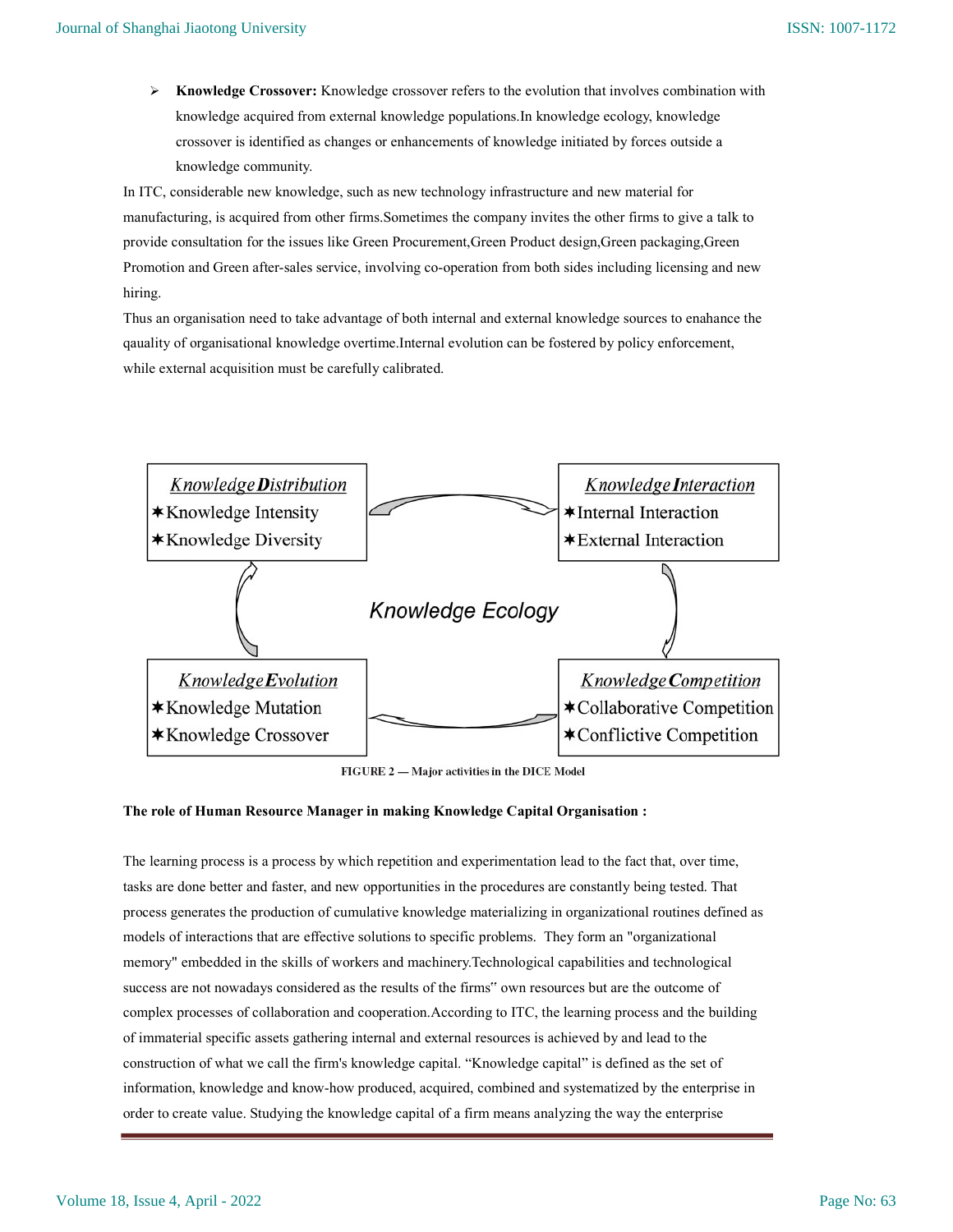acquires and collects information on markets, produces knowledge alone or/and in collaboration internal R & D, partnerships , transforms it into knowledge, routines and know-how which are a source of specific advantages and uses that knowledge and information in a process of value creation. The building and the renewal of the knowledge capital appears as a tool to build new technological capabilities.

Creation of organizational knowledge, sharing and integration of such knowledge within the entire organization,all these organizational processes require human learning and action processes which are facilitated by the human resources manager in the ITC Organisation.In ITC the tacit or implicit knowledge are held in non-verbal forms, and therefore , the holder(employee) cannot provide a useful verbal explanation to another individual.Therefore the HR Manager in ITC creates the following mechanisms for effective knowledge sharing culture to deliver eco-knowledge management model for its process. Mechanisms are :

- 1. Communities of Practice
- 2. Story Telling
- 3. Quality Circles
- 4. Mentoring
- 5. Coaching and Job rotation
- 6. Networking

Networking , Communities of Practice, Story telling,Coaching , Mentoring and Quality circles are important mechanisms for sharing and transferring tacit knowledge in the environment.Communities of practices are needed to encourage individuals to think of themselves as members of ' Professional families with a strong sense of reciprocity'.The company provides 'human networking process', which can encourage sharing and the use of knowledge for eco-innovation are important.The company shared knowledge stays with the giver while enriching the reciever.Intuitive knowledge is managed by individuals being and not by being heavily-handed through organisational processes.The HR department in the organisation believes that intuitive knowledge cannot be manipulated in any meaningful way nor controlled without the individual being willing and privy to it.The process of trying to manipulate or control intiutive knowledge infact creates their destruction. ITC believes that the issues of trust, respect and reciprocity are vital elements of a conducive environment for managing tacit knowledge.The regual communication of the benefits of knowledge management is important in sustaining the co-operation of team members.ITC creates a variety of ways for doing this, including regular meetings, intranet facilities where they exist.

### Conclusion :

ITC adopts Green as a part of core business strategy,executing green initiatives across the value chain by shifting towards Green energy, Green products, Green processes, communicating and promoting green initiatives and their benefits to all stakeholders.Knowledge ecology based on the DICE model has provided a new perspective to investigate the knowledge management in the ITC organisation to promote green innovation. It suggests a macro view to manage knowledge assets and dynamic view maintain the competence of knowledge resources in uncertain environments.The paper describes for ITC survival, an organisation should maintain a helathy knowledge distribution among various knowledge groups.By different types of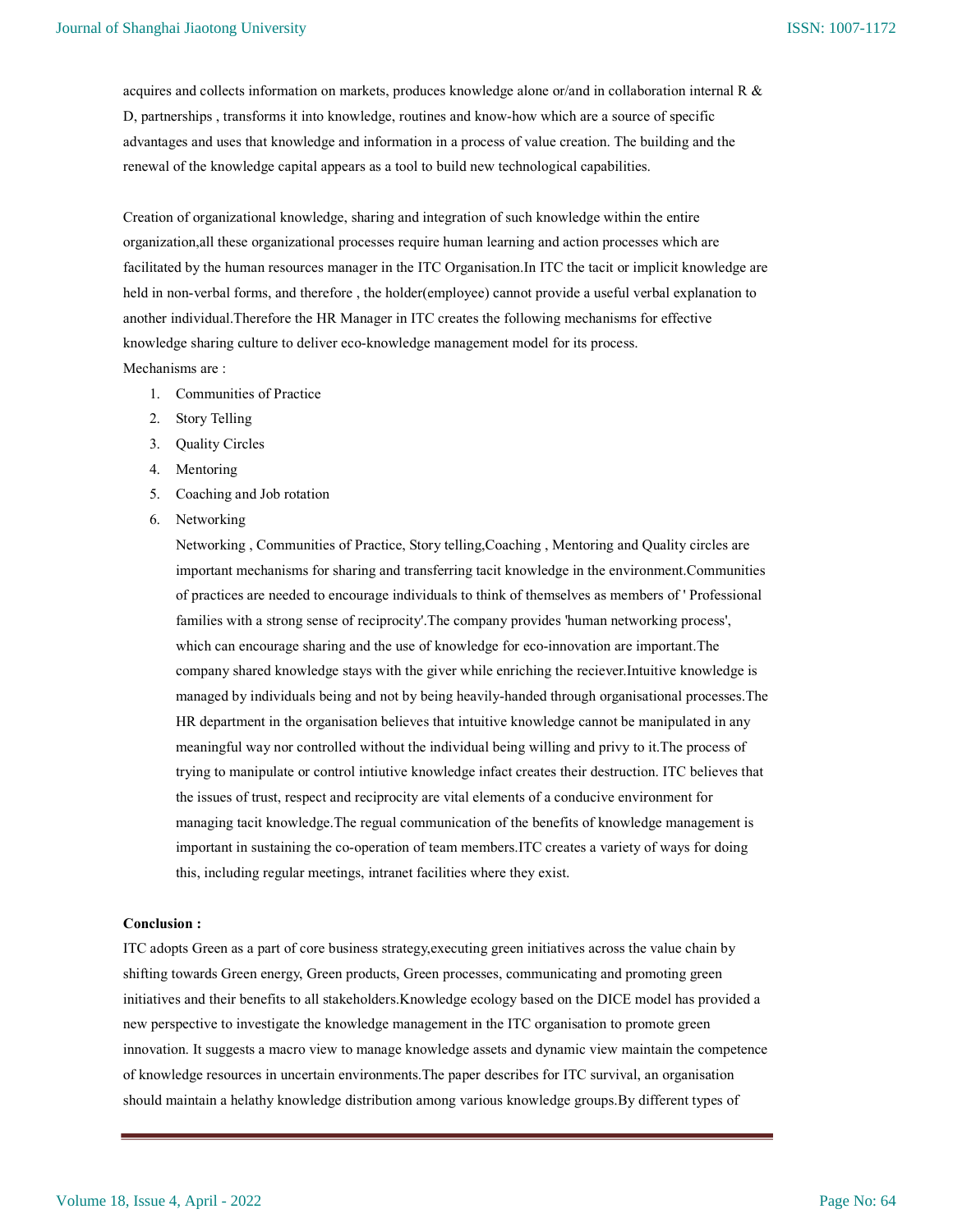interaction and competition, the knowledge groups would change.ITC pays attention to the sources of knowledg that trigger the knowledge evolution and whether internal or external interaction is more effective for the organisation.Finally, they would evolve into new type of knowledge assets to cope with the competitive pressure and keep the competition advantages.Efforts by the ITC firm to the manufacturing processes and increase productivity create substantial opportunities for environmental improvement.The paper has considered the importance of knowledge management in ITC environment and the role of creating organisational knowledge capital by the human resource manager in the organisation.Knowledge, especially tacit knowledge, provides opportunities for organisational creativity and eco-innovation.The important mechanisms for sharing and transferring tacit knowledge include communities of practice(CoP), networking, coaching, mentoring and quality circles.A favorable organisational culture and environment is vital , if tacit knowledge is to be nurtured and exploited for the pupose of eco-innovation.Such an environment needs to recognise that the workforce has huge reservoirs of knowledge, feelings, ideas, emotions , imagination and creativity which can be respectfully taped into.The individuals can be motivated to share their experiences and exploit their creativity.ITC and its plants that are R&D intensive and manufacturing innovators possess the capacity to both improve productivity and reduce environmental costs and wastes through carbon positive, solid waste positive and water positive. The framework and findings from this case study provide useful guidelines for managing knowledge from the ecological perspective.

#### References :

01. Alavi, M., and Leidner, D. .Knowledge Management Systems: Emerging Views and Practices from the Field,. Communications of the AIS (1:5), February 1999.

02. Davenport, T. H., and Prusak, L. Working Knowledge, Harvard Business School Press, Boston, 1998.

03. Leidner, D. .A Groupe Schneider Intranet, or Intranets at Groupe Schneider,. INSEAD Case, Fontainebleau, France, 1998.

04. Argote, L., Beckman, S., and Epple, D. .The Persistence and Transfer of Learning in Industrial Settings,. Management Science (36), 1990, pp. 1750-1763.

05. Krebs, C.J. Ecology, Harper & Row, New York, 1978.

06.McGlade, J., eds. Advanced Ecological Theory, Blackwell Science, Malden, M.A., 1999.

07. Freeman, E.R. (1984), Strategic Management: A Stakeholder Approach, Pitman, Boston. Gassman, O. (2006), "Opening up the innovation process: towards an agenda", R&D Management, Vol.36, , pp.223-228

08.Elkington, J. 1998, Canibals With Forks. The Triple Bottom of 21st Century Business,

Capstone Publishing Ltd, Oxford.

09. Dyllick, T. and Hockerts, K. 2002, "Beyond the business case for corporate sustainability", Business

Strategy and the Environment, vol. 11, 130–141.

10.Husted, B. and Salazar, J. J. 2006, "Taking Friedman Seriously: Maximizing Profits and

Social Performance", Journal of Management Studies, 43:1.

11.Hacking, T. and Guthrie, P. 2008, "A framework for clarifying the meaning of the Triple

Bottom-Line, Integrated, and Sustainability Assessment", Environmental Impact Assessment Review, no. 28, pp. 73-89.

12.Mercier, S. 2004, L'etique dans les entreprises, Editions La Decouverte, Paris. Norman, W. and

MacDonald, C. 2004, "Getting to the bottom of "triple bottom line", Business Ethics Quarterly, vol. 14, no. 2,